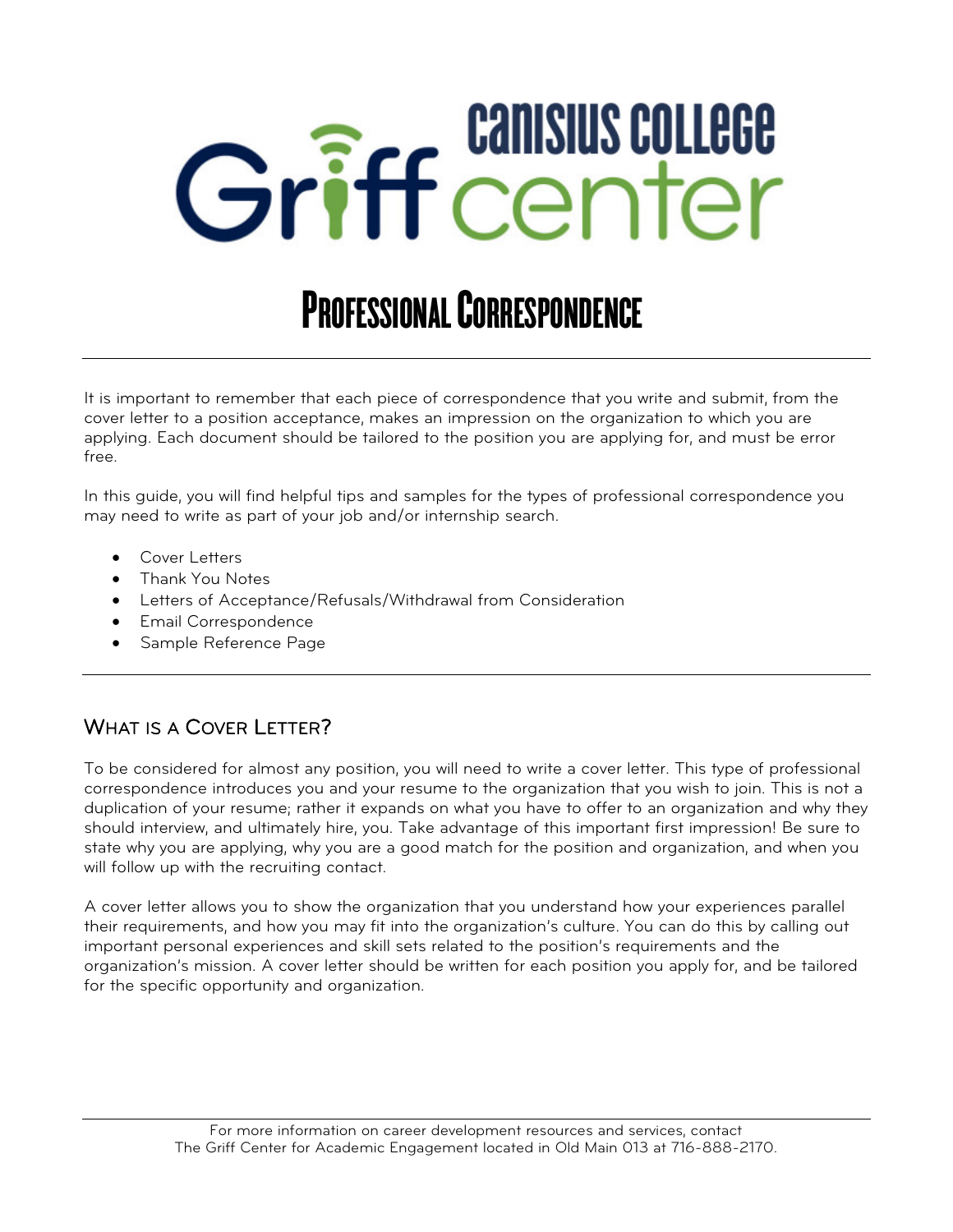#### TIPS FOR WRITING A SUCCESSFUL COVER LETTER

- 1. Proofread for spelling and grammar errors. Many employers use cover letters as a writing sample, so it needs to be 100% error free, well-written, and an honest representation of you.
- 2. Length should never exceed one page. The body is typically comprised of 3-5 paragraphs.
- 3. Try your best to address the letter to an individual. If you do not have the name, you can use Dear Organization Name *Representative*: as an inclusive statement.
- 4. Pay attention to details. Use the same header and font from your resume.
- 5. Align all letter text to the left. It will look simple, polished, and professional.
- 6. Let it reflect your voice. It shouldn't sound or read like one of our samples.
- 7. Be specific. Show an employer you have the skills or knowledge they seek by framing those traits in your experiences.
- 8. Send as a PDF. This will ensure everything looks the way you intend it to. Never trust that the recruiter has the same font or version of Word.

#### COVER LETTER TEMPLATE

#### <<Your Header Goes Here>>

Month Date, Year

Mr. /Ms. First Last Name Title Organization Name Address City, State Zip

Dear Mr. /Ms. Last Name: (Note: If name is not available, use *Dear* Organization Name Representative:)

The *opening paragraph* should spark the interest of the individual reading your letter! State the position you are applying for, how you learned of the opportunity, and what you respect about the organization. If you are applying through or because of a contact, be sure to mention the contact's name in the first few sentences. Express your interest in both the organization and the position, and mention something unique about the organization that prompted you to apply.

The *middle paragraphs* should create a desire on the part of the employer to know more about you. Establish the connection between the organization's needs and your experiences and skills. Emphasize what you have to offer, not what you want and why it should matter them. Make a stronger impression by highlighting one or two of your experiences, providing specific results, and demonstrating how those experiences relate to the position for which you are applying.

The *closing paragraph* should state a clear path of communication to you so the employer will be able to reply to your at his/her discretion. Restate your interest in the position and ask for the job – tell them that you can't wait to be a part of their team. Be sure to thank them for their time and consideration in the review of your application materials.

Sincerely,

(Sign here)

Your Name Here

*Sign your name on a blank white sheet of paper. Scan it, then crop the image. Insert it into the document here and save your cover letter as a .pdf prior to sending via email.* 

For more information on career development resources and services, contact The Griff Center for Academic Engagement located in Old Main 013 at 716-888-2170.

→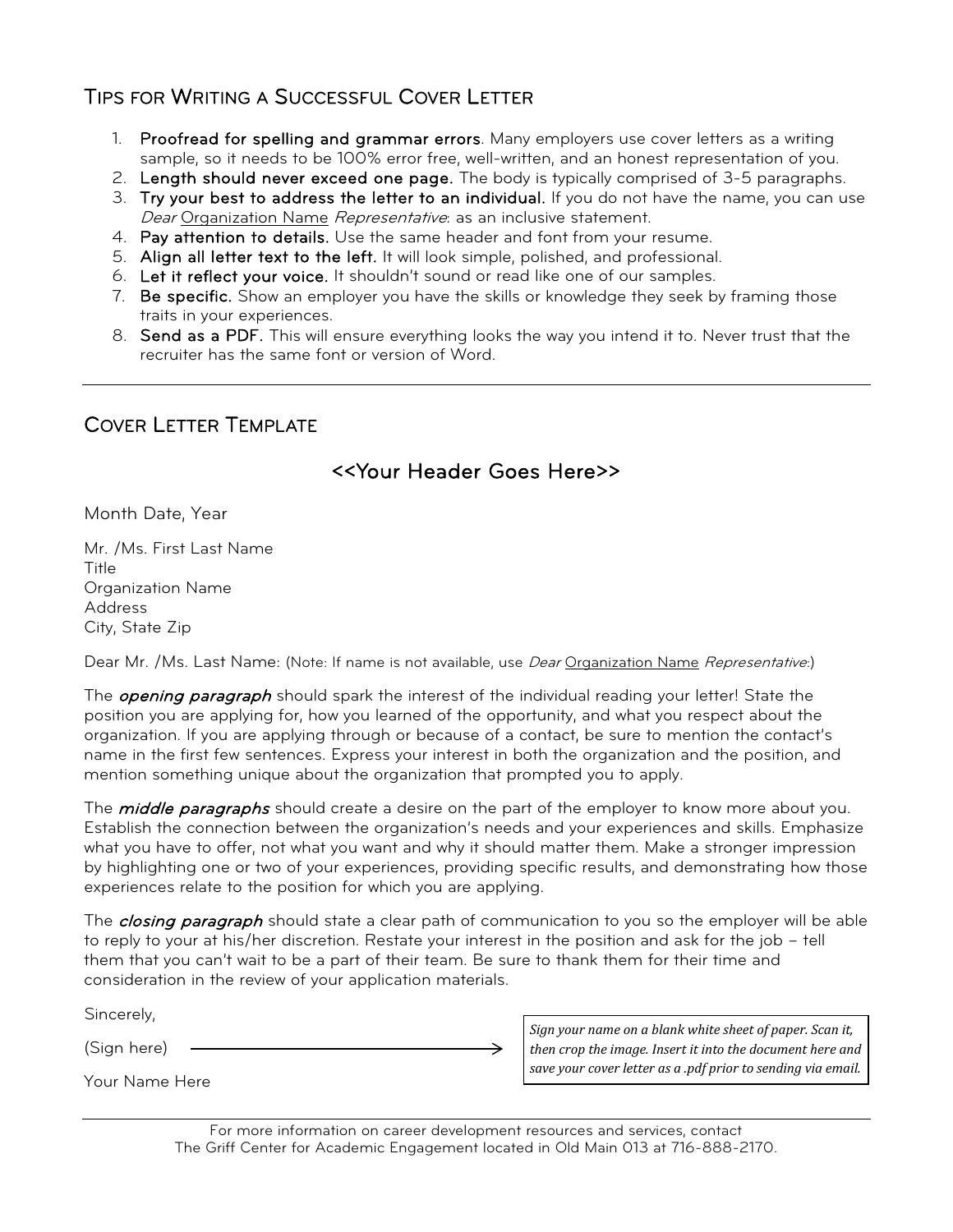## Peter Canisius<br>2001 Main Street

Buffalo, NY 14208 griffcareers@canisius.edu 716-888-2170

August 4, 2016

Ms. Jessica Smith Human Resources Director Univera Healthcare 205 Park Club Lane Buffalo, NY 14221

Dear Ms. Smith:

I am applying for the position of Systems Analyst, which was advertised through Handshake at Canisius College. I applaud your mission to improve the health of members in our community, and am eager to contribute my technical skill set to assist you in achieving that goal.

The position requires experience in computer systems, financial applications software, and end-user consulting. With a major in Computer Science, I have studied and acquired advanced skills working with mainframes, minicomputers, and microcomputers as well as with a variety of software programs and applications.

Working at the Help Desk for Information Technology Services on campus gave me valuable exposure to complex computer operations and working with a vast array of end users. I learned how to work with students, faculty, staff, and community members in a patient, professional manner to resolve their computer issues. Additionally, I worked as an intern in Computing Operations for a large bank this past summer, where I gained knowledge of financial computer-based systems.

These experiences have prepared me to take on the role of Systems Analyst at Univera Healthcare, and I am confident that you will find that my technical and interpersonal skills will be an asset to this organization. I look forward to having the opportunity to interview with you for this role. Should you wish to reach me, please call me at (716) 888-2170. Thank you for your consideration.

Sincerely,

Peter Canisius

Peter Canisius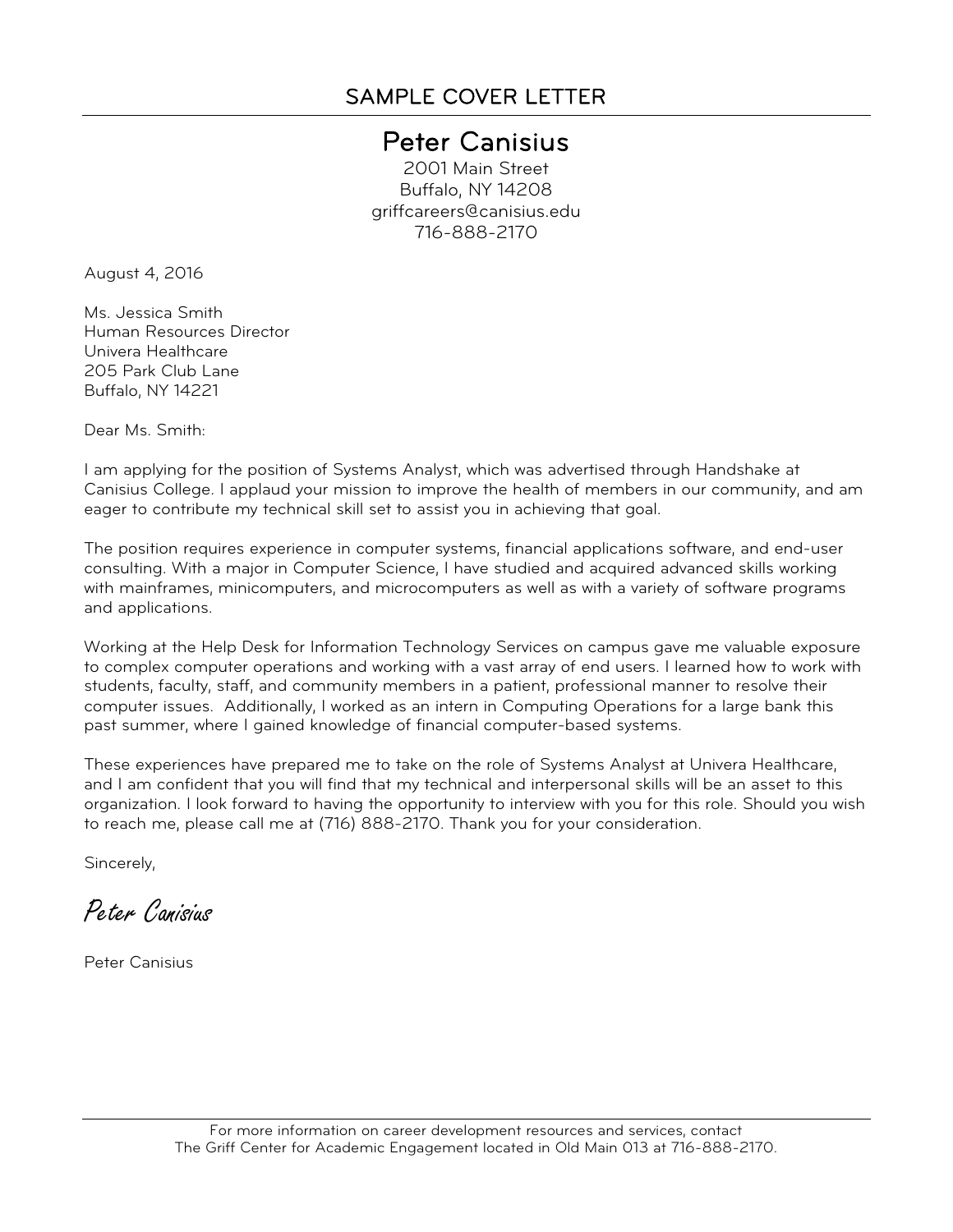JOHN J. JONES 2001 Main Street | Buffalo, NY 14208 | John.jones@gmail.com | 716-888-2170

November 1, 2016

Ms. Mary Smith Director of Campus Relations CS Technologies 87 Ridgeway Avenue Albany, NY 10059

Dear Ms. Smith:

I am applying for your Sales Internship opportunity, which I learned about through Professor Smith at Canisius College. I am a native of the Albany area, and am excited by the prospect of working for an organization that is truly dedicated to the community in which it resides. Your summer internship aligns with my goal for a career in sales, and I am excited to apply my prior customer service experience, along with my management coursework to this role.

I have worked at Verizon Wireless as a Customer Service Representative for two years. In this role, I provide customers with solutions to their technology needs, and offer products to enhance their experience, which generates more revenue for the company. My work has been formally commended by management several times, being named "Employee of the Month."

Recently, I worked on developing a marketing plan with four classmates for a fictional medical product. I assisted with the delegation of tasks, resolved group conflict, and wrote the situation analysis. I am excited to apply what I have learned about the industry and how to smartly increase sales through this process to your organization.

CS Technologies has been at the top of my list of prospective employers since learning that a career in sales would effectively utilize my talents and strengths. The strides your company has taken in the computer software market, namely the development of packages for use by pharmacies and hospitals is cutting-edge.

I would enjoy the opportunity to speak with you regarding the internship opportunity in your Sales department. I will follow up with you next week, but am available to be contacted via phone at (555) 555-0000. Thank you for your time and consideration.

Sincerely,

John J. Jones

John J. Jones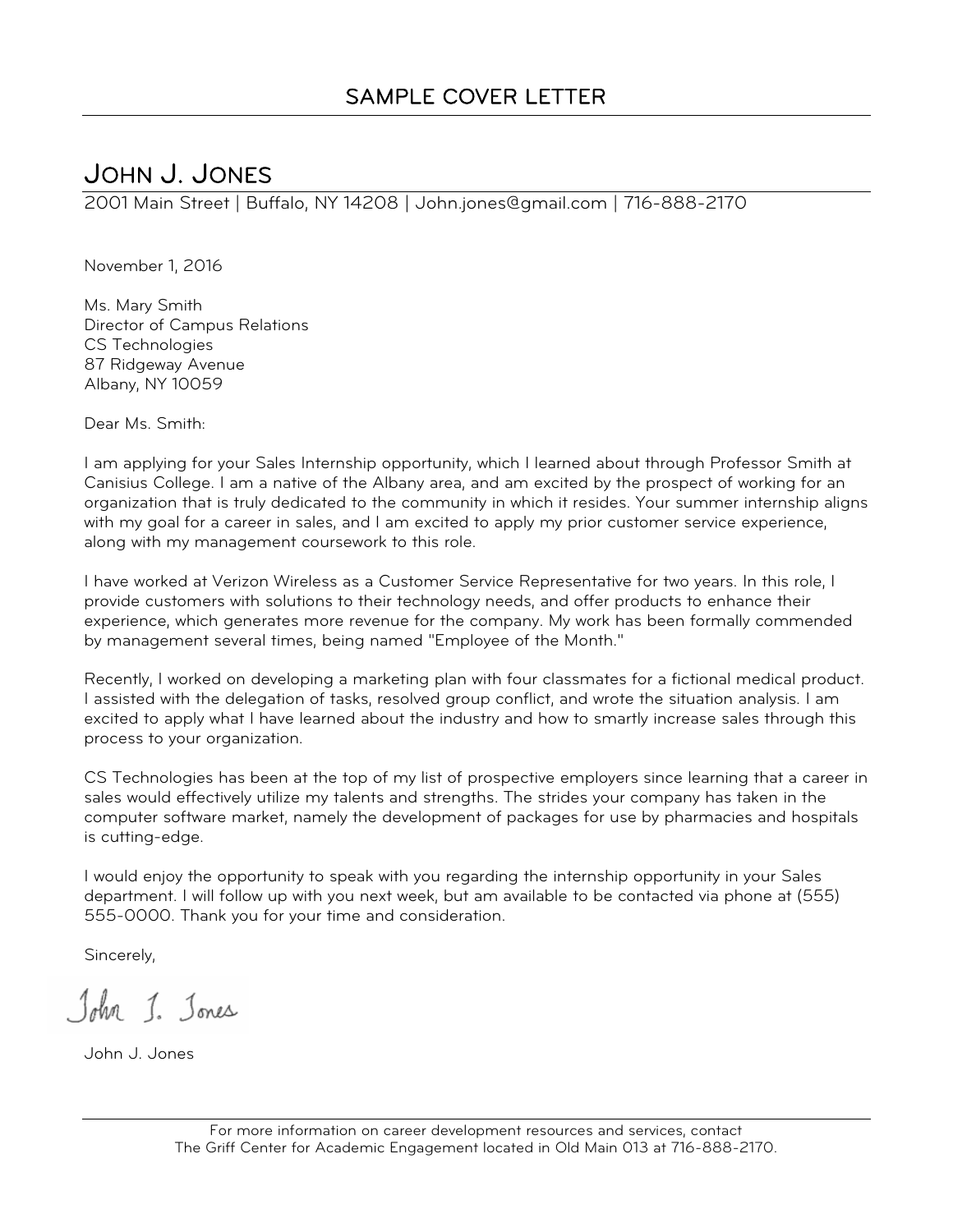## THANK YOU NOTES

Many job seekers think that writing a thank you note is a waste of time – and hopefully the job seekers you are competing with have that attitude. Why? Because it is wrong! 86% of employers recently surveyed by CareerBuilder<sup>[1](#page-6-0)</sup> stated that not sending a thank you note after an interview showed a lack of follow through.

Regardless of how the interview happened - in person, over the telephone, via video conference - a prompt thank you to each interviewer can actually increase your chances of securing the position! Review your job interview notes and write tailored thank you cards or emails immediately.

When writing your thank you notes, be sure to:

- Retain professional courtesy and communication, addressing the thank you note appropriately.
- Personalize the note so that it reflects that you listened, what you appreciated, and what excites you about the opportunity.
- Demonstrate your skill at written/emailed communication.
- Remind the interviewer of your skills.
- Pick notecards that have a simple, clean design if writing out the thank you.
- Leave the "To:" field blank until you have gone through and checked your email for spelling and grammatical errors to prevent a premature sending.

Thank you notes also allow you to introduce information that you neglected to mention in the interview and clarify anything that you don't think you communicated well during the interview.

Should I write a note or send an email? This depends on how much time you have. At the end of the interview, you should ask when you can expect to hear about the next steps in the process. If they say within a few days, an email should be sent within 24 hours. If you are not expecting to hear back for a few weeks, sending a personalized, hand written note could help you stand out more.

#### THANK YOU NOTE TEMPLATE

Dear Mr./Ms. Last Name,

Thank you for your time today/yesterday to speak with me about the name of opportunity position. I very much appreciated the opportunity to meet you and other team members' names, if applicable, and to learn more about this role and how my skills and values will continue to strengthen your team.

[In these next few lines, reiterate important and related skills sets and experiences, and incorporate suggestions on what you would do when hired, if appropriate.] With my background and experience, I am confident that I could become a contributor to your team very quickly.

I am excited about this opportunity to join organization name. Please do not hesitate to email or call me if you have any questions or need any additional information. Thank you again for your consideration.

Best,

Your Name

http://employer.careerbuilder.com/JobPoster/Resources/page.aspx?pagever=ThankYouNoteEtiquette

For more information on career development resources and services, contact The Griff Center for Academic Engagement located in Old Main 013 at 716-888-2170.

CareerBuilder :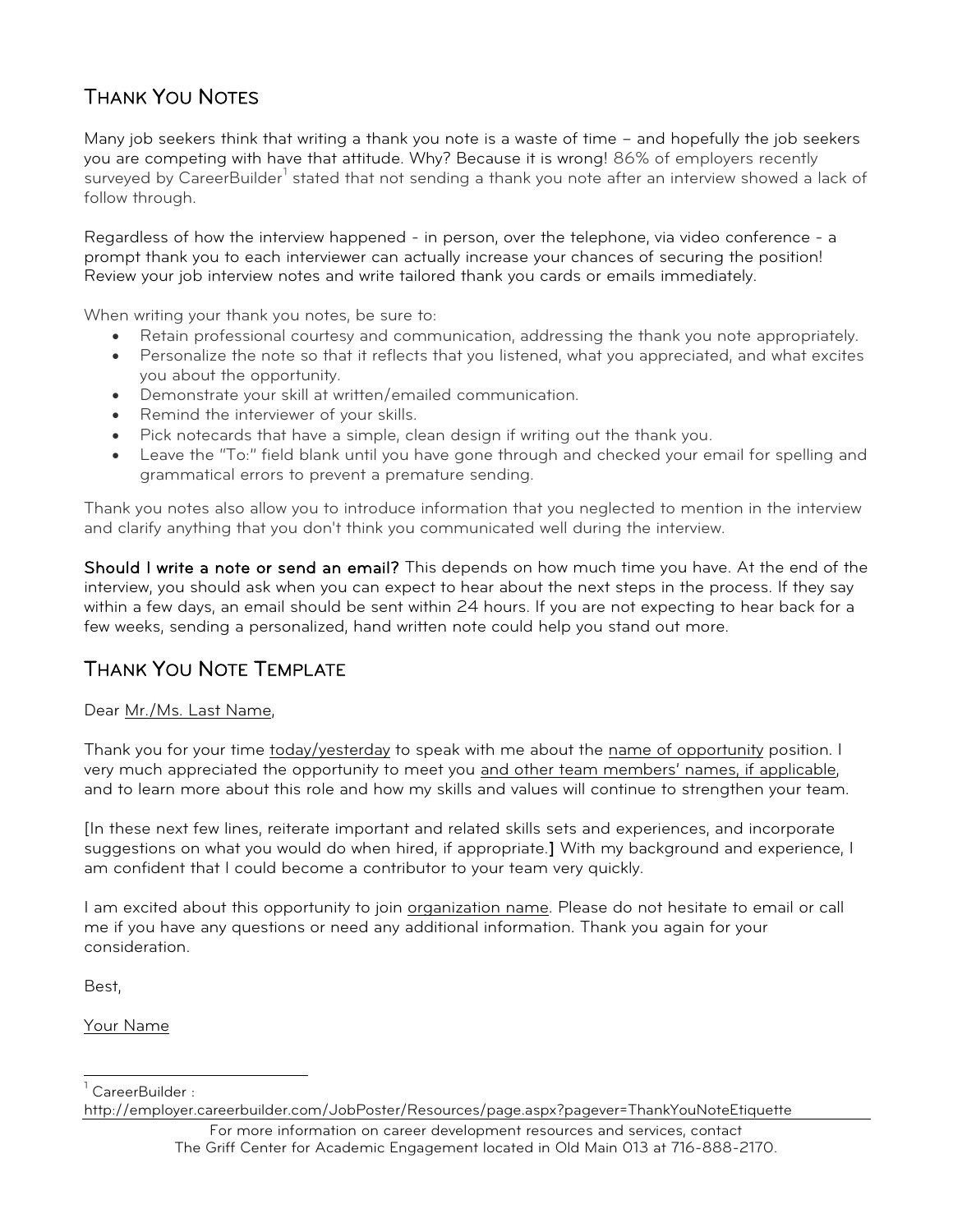### LETTERS OF ACCEPTANCE AND REFUSALS FOR JOB OFFERS

You've just received a call from an employer with an offer. Congratulations! While it is exciting to receive an offer, it is advised that you do not accept (or refuse) an offer on the spot. Gather what additional information you need from the employer, and ask by when they will need to have your decision. You should then return the employer's call.

While the initial acceptance or refusal is initiated by you over the phone, an employer may also request that you submit a written acceptance or refusal of the position you have been offered.

Following the proper business letter writing format, remember to communicate the intent of your letter clearly and professionally. These can be mailed or emailed, but if the latter, included as a PDF attachment, not in the body of an email.

#### WITHDRAWAL FROM CONSIDERATION LETTERS

If you are no longer interested in an opportunity that you have applied to or interviewed for, you will want to let the employer know that you wish to be removed from consideration. While the employer might be sad to lose you as a candidate, you are able to save the recruiters some time in finding the (next) right candidate for the position.

This is another conversation that should be had over the phone, and to close the loop of communication, you'll want to follow up in writing. This may be sent in the body of an email, as a PDF attachment in an email, or mailed. Remember to proofread this letter, as it may be a company you'll want to consider again in the future.

#### EMAIL CORRESPONDENCE

Email has become the preferred method of communication between job-seeker and employer. There are general guidelines that should be followed when emailing cover letters, thank-you notes and replies to various requests for information. Apply the following advice to every email you write:

- Use a meaningful subject header for your email—one that is appropriate to the topic and clearly conveys why you are writing.
- Wait until you proofread and add any promised attachments to your email before entering in the email address. This will prevent an email from being sent before you intended it to.
- Always be professional and businesslike in your correspondence. Address the recipient as Mr., Ms. or Mrs., and always verify the correct spelling of the recipient's name.
- Be brief in your communication. Keep the body of the email concise, and don't ask too many questions, that would be more easily answered with a phone call.
- Ditch the emoticons and slang language. While a LOL (laughing out loud) may go over well with friends and family, do not use such symbols in your email communications with business people. Also limit your use of exclamation points at the end of your sentences!
- Do not use strange fonts, colors that are hard to read, or multicolored backgrounds.
- Sign your email with your full name, and include your contact information in the signature.

Remember, your emails may say far more than you might realize. Always present a polished, professional image – emails that are too informal in tone, or that have spelling and grammatical errors will only hurt your chances of securing your dream job!